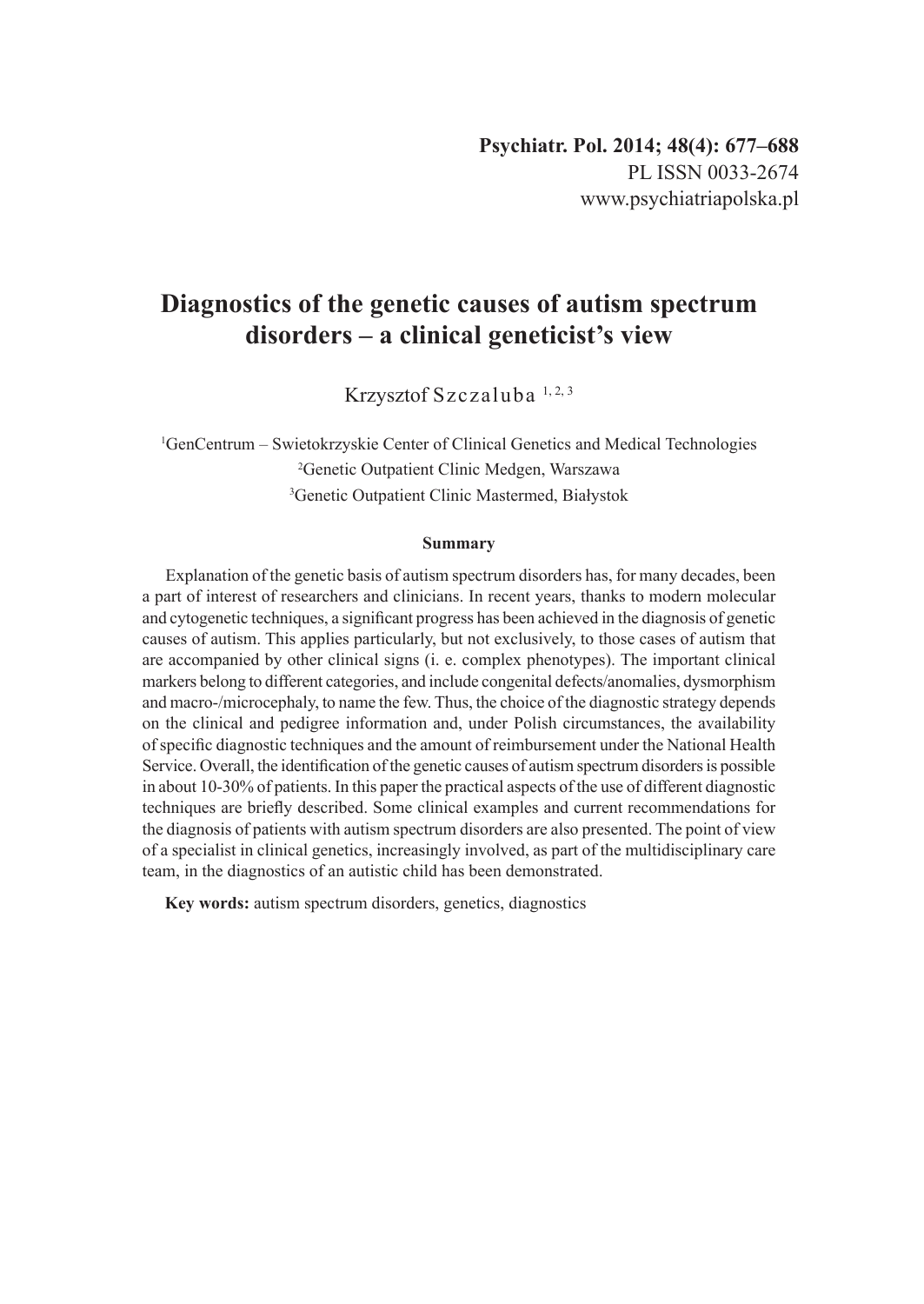#### **Introduction**

Autism spectrum disorders comprise a broad group of developmental disorders, the diagnosis of which, according to the new DSM-V (Diagnostic and Statistical Manual of Mental Disorders-V), includes the occurrence of two core symptoms in early childhood: disorders of communication/social interaction, and stereotyped, repetitive behaviors [1]. In addition, the diagnosis is completed with an accurate assessment of intellectual functioning and language of an examined child. In contrast to the DSM-IV, the authors of DSM-V decided to merge the previously distinguished categories (including overall developmental disorders otherwise unspecified) in a large group of autism spectrum disorders (ASDs).

The population incidence of autism spectrum disorders is subject of discussion [2]. According to the DSM-IV criteria, based on studies published in this century, the incidence of autism throughout the world is 21.6/10,000 [3]. On the other hand, if we consider the much broader concept of autism spectrum disorders according to DSM-V, the rate is several times higher with 62/10,000 [3, 4]. In Poland, the lack of statistical data on the prevalence of autism spectrum disorders is apparent. SYNAPSIS Foundation study suggests that in the Mazowieckie voivodship in 2008, autism was diagnosed in about one thousand patients [5].

Autism spectrum disorders (ASDs) belong to neuropsychiatric conditions with the significant impact of genetic factors in their pathogenesis. The above is reflected by, among others, circa twentyfold increase in the risk of the disorder happening in first degree relatives (siblings, children) of the affecteds, as well as high concordance rate among monozygotic twins (probability of the disease happening in both sibs) reaching 80% [6]. So far over 100 genes have been identified, in which genetic defects (mutations) are responsible for the disease, with additional 40 chromosomal regions (i.e. *loci*), where genes causally related to autism and similar conditions of intellectual disability, epilepsy or schizophrenia reside [7]. The results of multicenter studies conducted over recent decade on large groups of patients have effectively excluded a possibility of a single mutation to be held responsible for expression of the disease in most individuals with ASDs [8]. Although the latter undoubtedly complicates the diagnostic process in ASDs, patients with a reachable diagnosis following application of modern genetic diagnostic techniques constitute a significant proportion within the whole ASDs population. In this work, practical aspects of application of various diagnostic techniques have been briefly described, some clinical examples presented together with current recommendations concerning genetic diagnostics of ASDs patients.

#### **Genetic basis of autism**

Currently, with regard to neuropsychiatric conditions, including autism spectrum disorders, there are two mutually non-exclusive working etiological hypotheses.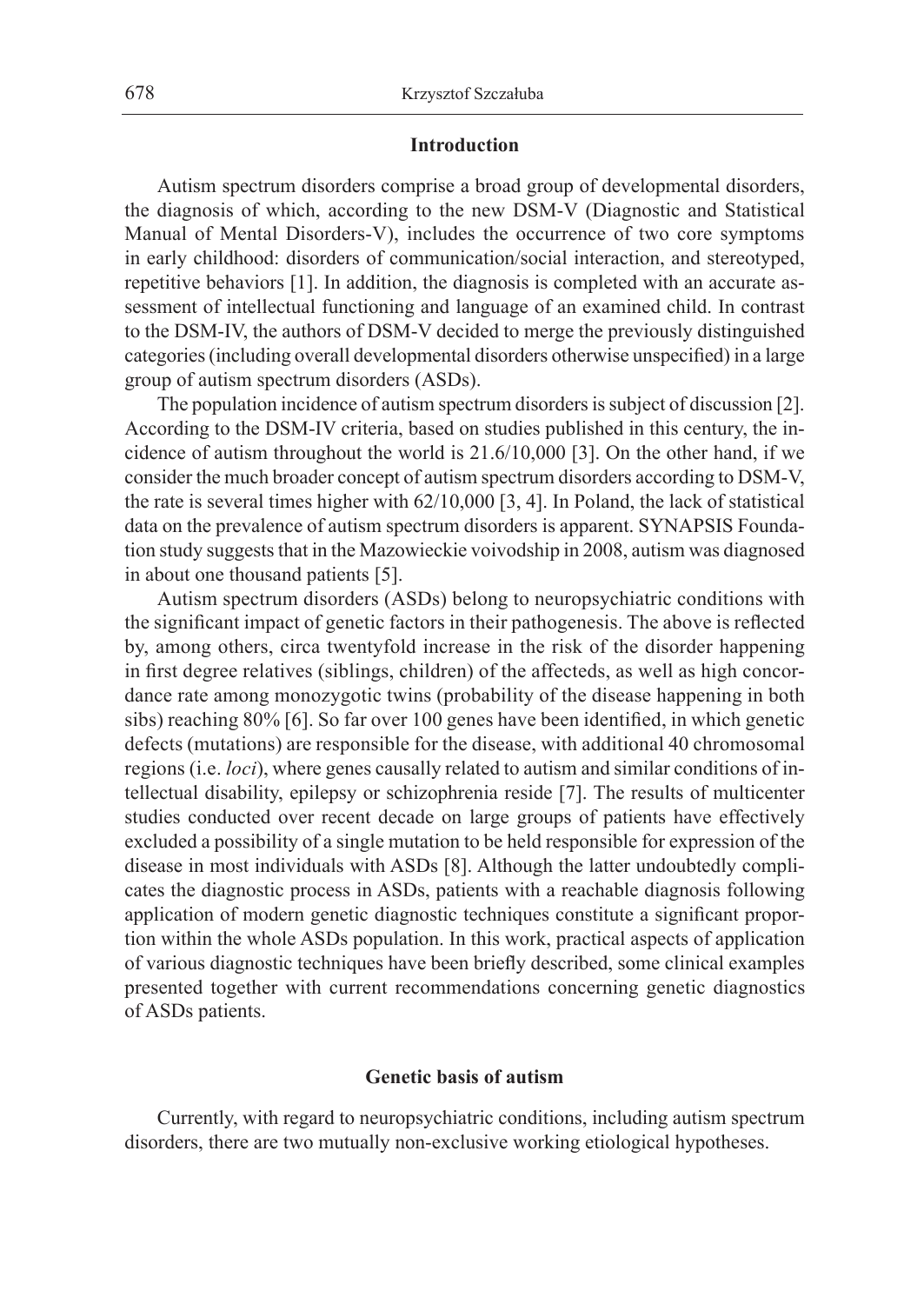According to the idea of common disease-common variant (CD-CV), common DNA changes of relatively small individual impact (i.e. polymorphisms) cause clinical symptoms of the condition. In practice, this is seen as a variable (milder or more severe) disease expression in the relatives of the affected, where the closer the relation, the higher the risk of symptoms developing.

In turn, the hypothesis of common disease-rare variant (CD-RV) suggests that the presence of a single rare defect (mutation) of significant impact prejudges the symptoms [9]. Mutations are further defined here as either single gene or chromosomal defects (aberrations). Both determinants of genetic variability most frequently happen *de novo*, i.e. for the first time in the affected person. Important arguments in favour of CD-RV hypothesis include: early onset of disease, frequent co-occurrence of intellectual disability and large differences in concordance rates among mono- and dizygotic twins.

| Likely etiologic factor | Diagnostic approach                                                                                                                                                                             |  |
|-------------------------|-------------------------------------------------------------------------------------------------------------------------------------------------------------------------------------------------|--|
| Genetic                 | Specialist medical examination (including pedigree analysis, assessment<br>of dysmorphic features and birth defects/anomalies) + genetic testing<br>(DNA and chromosomal) +/- metabolic testing |  |
| Familial                | Analysis of parental age, birth order and the presence of other relatives, including<br>siblings, with ASDs                                                                                     |  |
| Prenatal                | Analysis of infections, bleeding, metabolic factors, exposure to drugs<br>and tobacco, maternal diseases (diabetes, hypothyroidism, anemia,<br>hypertension)                                    |  |
| Perinatal               | Analysis of perinatal factors (prematurity, low birth weight, breech presentation,<br>low Apgar scores, other complications of childbirth)                                                      |  |
| Neonatal                | Assessment of hypotonia/increased muscle tone, respiratory distress, impaired<br>movement pattern, intraventricular bleeding, jaundice, developmental defects                                   |  |
| Other                   | Cigarette smoking by the mother during pregnancy, proximity of highways during<br>pregnancy                                                                                                     |  |

Table 1. **Simplified diagnostic algorithm in ASDs taking under consideration pathogenesis of these developmental disorders.** 

The table does not include the "gold standard" tools utilized in the diagnosis of autism spectrum disorder (clinical observation, ADOS, ADI-R tests).

Diagnostics of causes of autism spectrum disorders

Determination of the etiology of autism spectrum disorders is a complex process that takes into account both genetic and environmental factors. Table 1 shows a simpli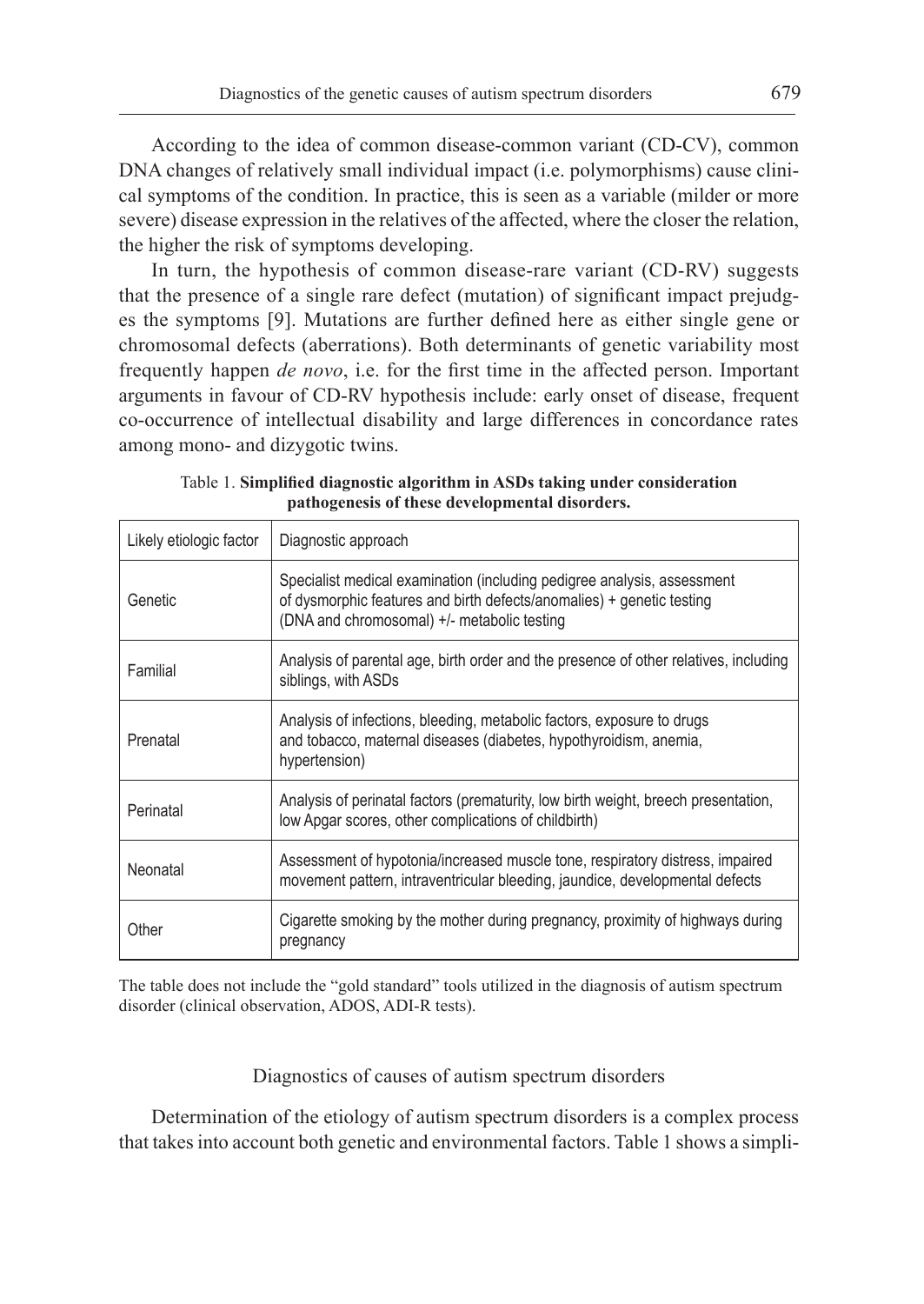fied diagnostic algorithm including the pathogenesis of this group of diseases. Omitted in the diagram are essential tools to assist in making a diagnosis of the disease (clinical observation, ADOS and ADI-R tests). Below, the current state of knowledge with regard to recognizing only the genetic causes of autism spectrum disorders is presented.

The choice of the diagnostic strategy in establishing genetic etiology of autism in a given individual should reflect scientific hypotheses presented earlier in this paper. Thus, it depends on clinical and pedigree data, effectiveness of applied methodology as well as, under Polish circumstances, on accessibility of diagnostic techniques and National Health Service (NFZ) funding.

According to the current state of knowledge, recognizing the genetic cause of autism spectrum disorder is possible in about 10-30% of affected individuals. These are mainly the defects fulfilling CD-RV criteria, i.e. single gene mutations, chromosomal aberrations and microaberrations.

# Single gene mutations

Diagnosing a single gene mutation requires DNA analysis of an affected person (molecular analysis) and most frequently relies on the precise clinical diagnosis of a specific genetic condition, e.g. fragile X syndrome, Rett syndrome, tuberous sclerosis, *PTEN*, *SHANK3*, *NLGN* or *NRXN*-related conditions, neurofibromatosis type 1 or Angelman syndrome. Some of these genes (*FMR1*, *SHANK3* or *NLGN* and *NRXN* group of genes) play an important role in interneuronal communication, *NF1* gene and a group of *TSC* gene encode tumor suppressor proteins, and the *MECP2* gene is a regulator of DNA transcription [10]. Diagnostic efficiency among single-gene disorders depends, to perhaps the greatest possible extent, on the knowledge and skills of medical specialists who care for autistic children, including clinical geneticists. Particularly useful knowledge turns out to be the natural history of diseases such as Rett syndrome and Angelman syndrome or phenotype of mutations in *PTEN* and *SHANK3*. On the other hand, in the fragile X syndrome (FRAX) additional detailed pedigree analysis is necessary, which is also indicated for other diseases. What is particularly interesting, the need to exclude fragile X syndrome is probably one of the commonest reasons for referral of patients with ASDs for genetic testing. Some useful practical clinical and diagnostic information about the FRAX is shown in Table 2.

Overall, in the relative absence of additional clues from the clinical and pedigree analysis, the diagnostic efficacy for each listed monogenic entity in patients with ASDs is about 1-5 %. The cost of the analysis ranges from 300PLN (FRAX screening) to even 7000PLN in case of neurofibromatosis type 1, however it is usually covered by NFZ. Another group of single-gene disorders are metabolic diseases, including mitochondrial disorders, where molecular analysis should be preceded by metabolic tests usually performed in specialized clinical centers.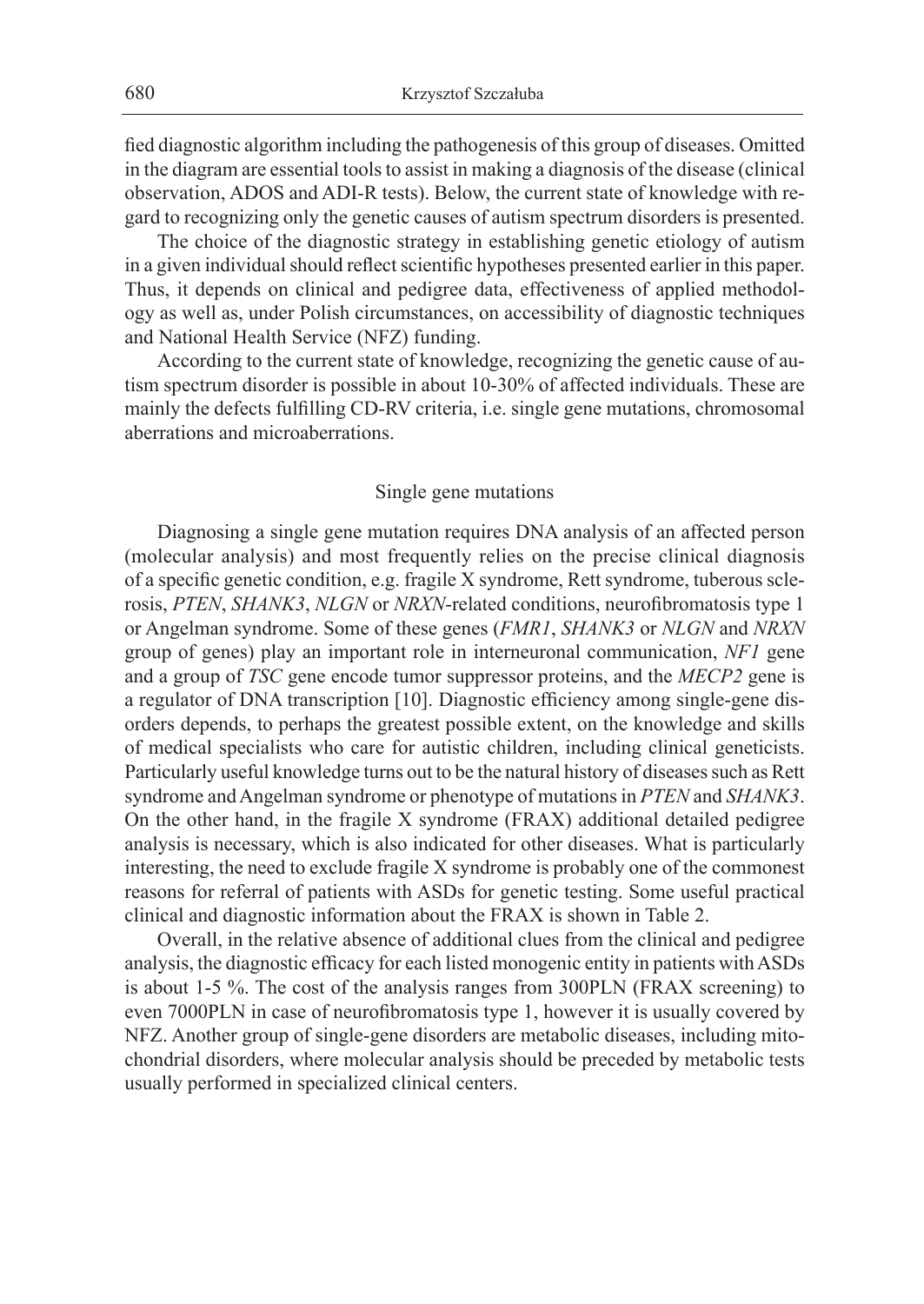#### Table 2. **Practical remarks about fragile X syndrome (FRAX) (based on [6, 7] and www.cdc.gov/ncbddd/autism)**

Disease prevalence = about 1-3% of ASDs patients

About 60% of FRAX patients fulfill ASDs criteria according to DSM-IV

Recommendations of Center for Disease Control regarding indications for FRAX testing (dynamic mutation of FMR1 gene): family history suggesting FRAX and/or intellectual disability in male relatives, accompanying intellectual disability or whenever intellectual disability in ASDs patients cannot be excluded

Family history of intellectual disability, large head circumference (macrocephaly) and characteristic dysmorphism are the most significant diagnostic markers of FRAX

# Chromosomal aberrations and microaberrations

Searching for chromosomal aberration (cytogenetic analysis/karyotype) necessitates microscopic analysis of fixed patient's chromosomes searching for loss (deletion) or doubling (duplication) of large chromosomal segments, including key ASDs fragments, e.g. 15q11-13 or 16p11.2. Karyotype in an unselected group of patients with ASDs leads to the identification of the disease in approximately 1-5% of patients. This proportion is likely to be significantly greater when the autistic traits coexist with malformations/body anomalies, growth retardation, mental retardation and dysmorphic features (symptoms suggestive of chromosomal aberrations). The cost of about 500PLN is reimbursed by the state.

Chromosomal aberrations of considerably (up to 1000 times) smaller segments, so called microdeletions or microduplications, cannot be envisaged using standard cytogenetic methods. Therefore, they require the use of special techniques, including e.g. multiplex ligation-dependent probe amplification (MLPA) and array comparative genomic hybridisation (aCGH), where patient's DNA is applied on a special glass plate with probes against various chromosomal regions and compared with control DNA. Whereas MLPA method allows investigation of only some DNA fragments (so called MLPA autism kits), the sensitivity of aCGH is unlimited and depends merely on the number of used probes. In practice, arrays of mean resolution of about 100kbp (kbp=a thousand base pairs) are used. Array CGH reveals the diagnosis in at least 6% of patients with ASDs (unpublished data from Baylor College of Medicine, Houston, Texas for September, 2009), wherein, as in routine cytogenetic diagnosis, the likelihood is significantly increased in cases of clinical suspicion of chromosomal aberrations, up to 60%. Research conducted at the Institute of Mother and Child allowed the identification of chromosomal microaberrations responsible for the clinical symptoms in 12 of 145 patients (8%). The presence of abnormalities did not correlate with the severity of the disease [13]. Other data suggest the diagnostic efficacy of aCGH in ASDs of up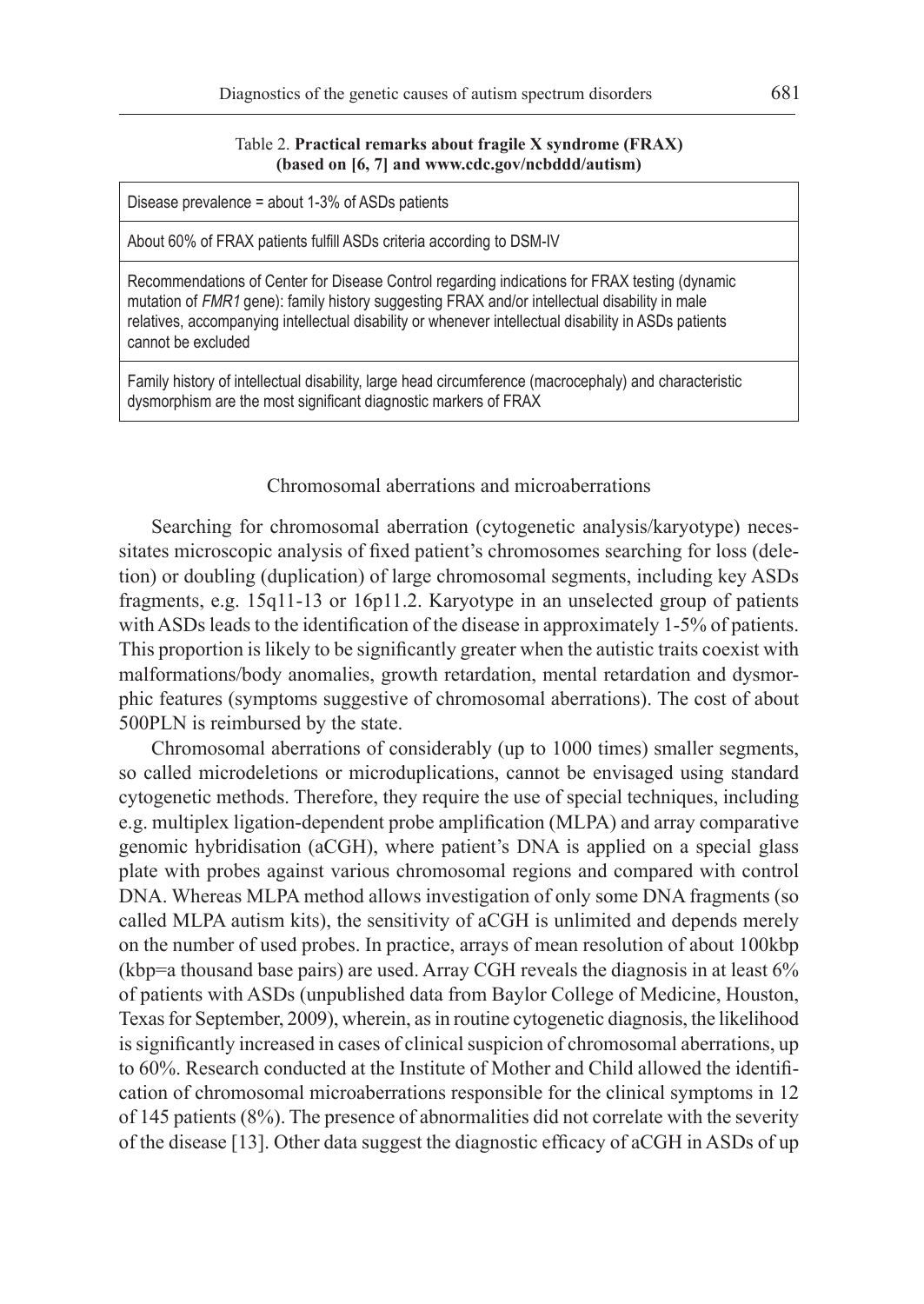to 30% [14]. The application of aCGH usually associated with the cost of roughly about 1600-2200PLN, which is not covered by NFZ. Thus, in many clinical centers the only alternative left is relatively cheap and technically simple MLPA method. Apart from already mentioned techniques, diagnostics of autism (both of frequent and rare variants) in the future will likely rely on so called exome sequencing (analysis of all coding regions of the known genes, at present not available in Poland in ASDs patients diagnostics [15].

## Autistic child in clinical practice

Clinical diagnostics process of an autistic child may be complicated by the fact of various phenotypes overlapping in a single patient, including autistic features, intellectual disability or epilepsy [16]. On the other hand, it allows for selection of those affected, in whom the chance of establishing genetic cause of the disorder using available diagnostic armamentarium is the highest.

## *Clinical features important from the genetic point of view*

Phenotypic variables of diagnostic importance (markers) increasing the likelihood of arriving at diagnosis can be divided into disordered physical development, neurological problems, aspects of natural history of the disease and some data from family history [17]. The most important symptoms belonging to the first category are dysmorphism and micro-/macrocephaly, as well as congenital defects, including CNS anomalies. The combination of dysmorphic features found in children with ASDs is specific to a particular genetic syndrome (e.g. long, triangular face, and long earlobes in fragile X syndrome). Although any one dysmorphic feature does not stand out as characteristic of the entire population of ASDs, the examiner should focus on the face region and distal limb segments.

Seizures are present in about 25% of autistic population, whereas abnormal EEG concerns 50% of the affected. No less important is the disease onset (the earlier, the higher the likelihood of presence of a rare *de novo* mutation) and accompanying developmental regression. Family history information should include the presence of ASDs phenotype as well as other neuropsychiatric conditions (especially intellectual disability, epilepsy and schizophrenia but also bipolar affective disorder or alcoholism).

### *Autism and Autism+*

Knowledge and appropriate interpretation of the above mentioned diagnostic markers allow for a preliminary assignment of the patient to a category of autism without other accompanying features (*essential autism* or autism) and autism with other clinical symptoms (*autism complex* or autism+). An especially high chance of identifica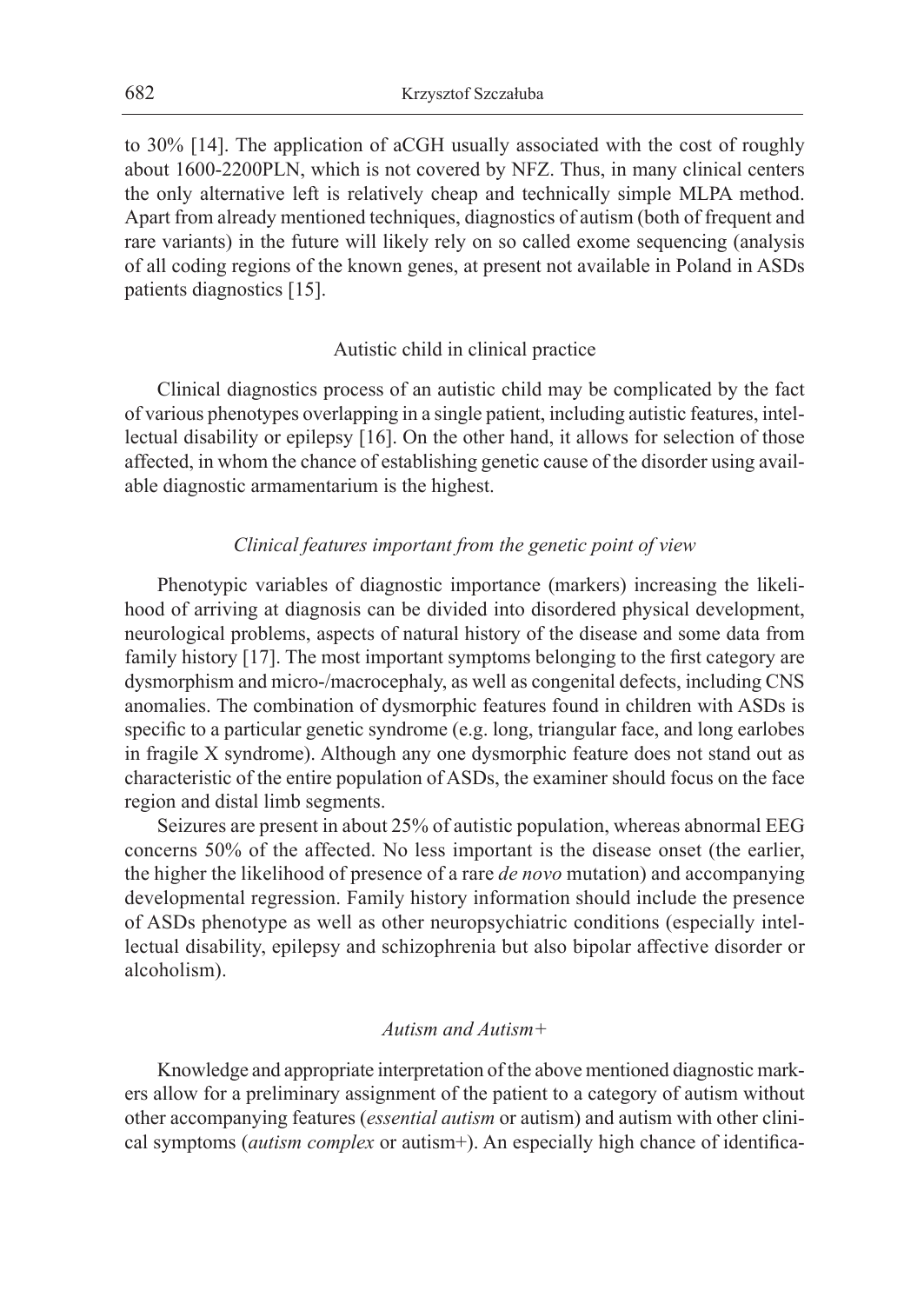tion of the genetic defect, up to 25%, concerns autism+ patients. These are still more likely (but the proportion is significantly less than in autism) boys. In autism+ group there is a lower average IQ and frequency of seizures, abnormal EEG, dysmorphia, macro-/microcephaly and central nervous system defects are all increased, whereas the prognosis for the disease course is worse. The risk of the disease recurring in siblings of individuals diagnosed with autism is increased in relation to population risk and amounts to 3-10%, with the average risk being lower when the patient is female  $(4\%)$  compared to males  $(7\%)$  [18]. In the autism + group it is suggested that the disease is usually the result of a *de novo* mutation (insignificant family history), but the final risk depends on the specific diagnosis [19]. Comparative characteristics of other clinical features of autism and autism+ is shown in Table 3.

|                            | Autism complex, more severe,<br>with genetic etiology (autism+) | Milder sole autism.<br>of unknown etiology |  |
|----------------------------|-----------------------------------------------------------------|--------------------------------------------|--|
| Mean IQ                    | lower                                                           | higher                                     |  |
| Etiology                   | point mutations or aberrations,<br>de novo or inherited         | unknown mutations.<br>unknown inheritance  |  |
| Clinical heterogeneity     | significant<br>possibly less                                    |                                            |  |
| Environmental contribution | less important                                                  | more important                             |  |
| Paternal age effect        | relevant                                                        | less relevant                              |  |
| Sex ratio (male/female)    | $2 - 4/1$                                                       | $4 - 8/1$                                  |  |
| Dysmorphism                | frequent                                                        | usually absent                             |  |
| Head circumference         | microcephaly or extreme macrocephaly                            | mild microcephaly possible                 |  |
| Developmental regression   | rare<br>more common                                             |                                            |  |

Table 3. **Comparison of alternative types of autism (modified after [13])**

# *Clinical recommendations*

A broad knowledge of the genetic causes of autism spectrum disorders is being increasingly translated into practical changes in diagnostic and therapeutic procedures. This is reflected in the specific recommendations intended for physicians of different specialties. In addition to the already mentioned guidelines on the diagnosis of fragile X syndrome, the noteworthy diagnostic recommendations are those of American College of Medical Genetics in 2013, shown in Table 4 [21,22]. According to them, in all patients with the diagnosis of ASDs aCGH should be performed, whereas in the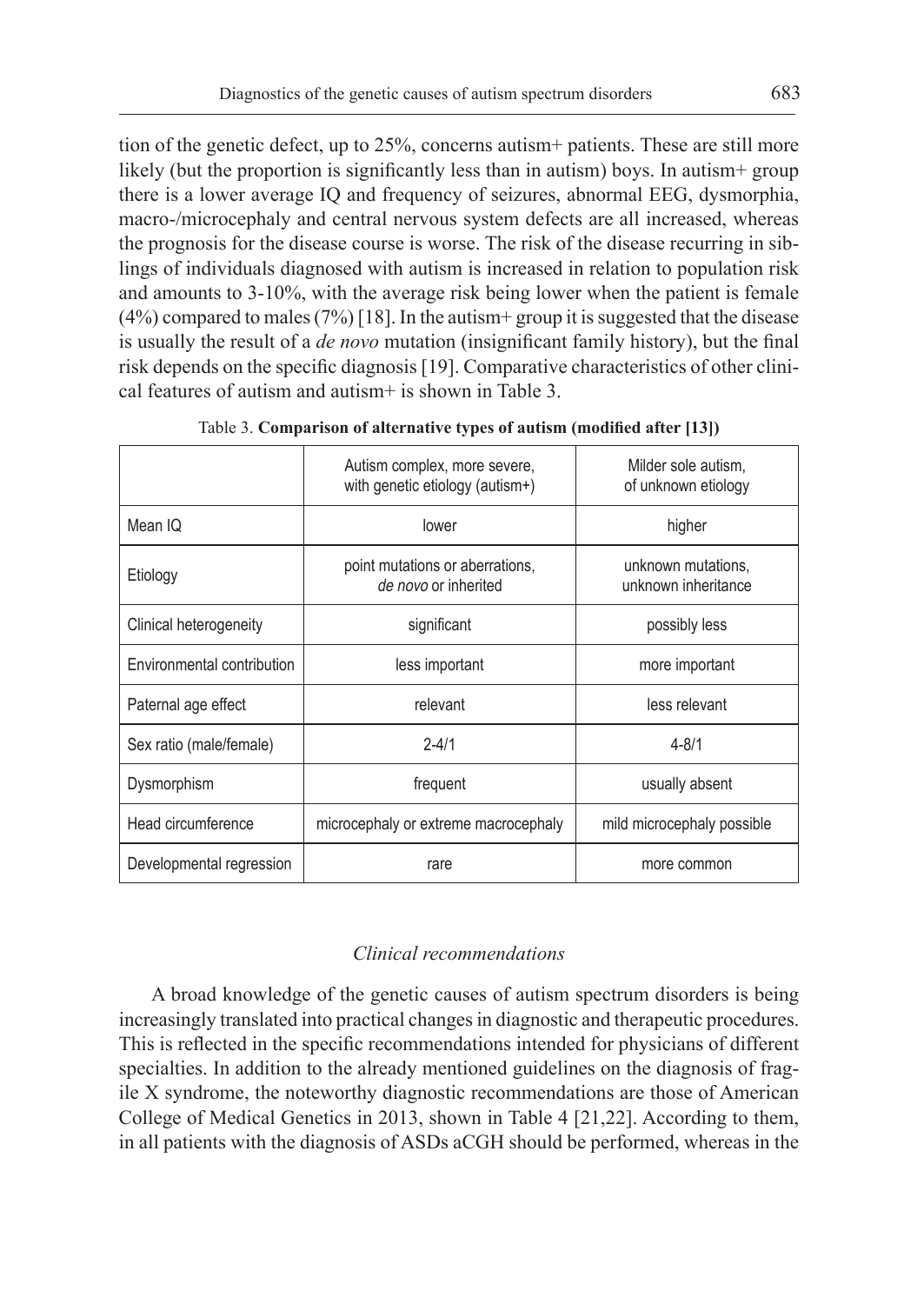absence of such technical opportunities, one should consider karyotype and MLPA with probes for common regions correlated with autism (e.g., 15q11-q13, 16p11.2, 22q13), so-called MLPA autism. Other recommendations relate to specific phenotypes of monogenic syndromes, including metabolic diseases. In the latter group proposed diagnostic panel includes blood count, serum metabolic profile (analyzed with mass spectrometry MS/MS), plasma aminogram and test for the presence of glycosaminoglycans in the urine [22].

| Genetic test or gene                                 | Clinical indications in asds population                                                                                                                                                                                                                                                                                                                                                                                             |  |
|------------------------------------------------------|-------------------------------------------------------------------------------------------------------------------------------------------------------------------------------------------------------------------------------------------------------------------------------------------------------------------------------------------------------------------------------------------------------------------------------------|--|
| Array CGH (aCGH)                                     | All children, especially with dysmorphism, intellectual disability, developmental<br>delay, growth retardation, congenital malformations or anomalies                                                                                                                                                                                                                                                                               |  |
| Karyotype/MLPA autism                                | All children whenever aCGH cannot be used                                                                                                                                                                                                                                                                                                                                                                                           |  |
| FMR1 (FRAX)                                          | Intellectual disability (ID) (or if it cannot be ruled out) $+/-$ large head AND/OR<br>family history of ID in male relatives)                                                                                                                                                                                                                                                                                                      |  |
| <b>MFCP2</b>                                         | Rett syndrome phenotype in girls (stereotypic hand movements, fine motor<br>regression, gait disturbance), especially Rett preserved speech variant, AND<br>symptoms suggestive of MECP2 duplication in boys<br>(hypotonic facies, frequent respiratory infections, drooling)                                                                                                                                                       |  |
| <b>PTFN</b>                                          | Head circumference above the 98th percentile for age OR Cowden<br>syndrome phenotype (skin lesions, Lhermitte-Duclos disease, cancer)                                                                                                                                                                                                                                                                                               |  |
| Metabolic testing including<br>mitochondrial disease | Electrolyte disturbances, anemia with MCV $\uparrow$ , cyclic vomiting, skin<br>lesions, regression during infection or fever, gastrointestinal<br>dysfunction, hypotonia, dystonia, metabolic acidosis, multisystem<br>disease (especially involvement of liver, heart and kidneys), apathy, symp-<br>toms of neurodegeneration other than loss of speech typical<br>for ASDs, growth retardation, microcephaly, seizures/epilepsy |  |

# Table 4. **Clinical guidance on the use of genetic testing in patients with ASDs [21,22]**

# *Clinical examples*

Suggested below in Table 5 on specific examples from author's own experience is the clinical diagnostic flow illustrating the complexity of the process from the point of the clinical geneticist. Of note is the fact of examining in the Genetic Counseling Unit two patients, both with the same diagnosis of pervasive developmental disorders, not otherwise specified. The presence of additional problems in the form of congenital malformations and dysmorphic features in one of them allows the examiner to qualify this child in a group with autism+, reaching the diagnosis of genetic syndrome, which further allows for provision of accurate and reliable genetic counseling and helps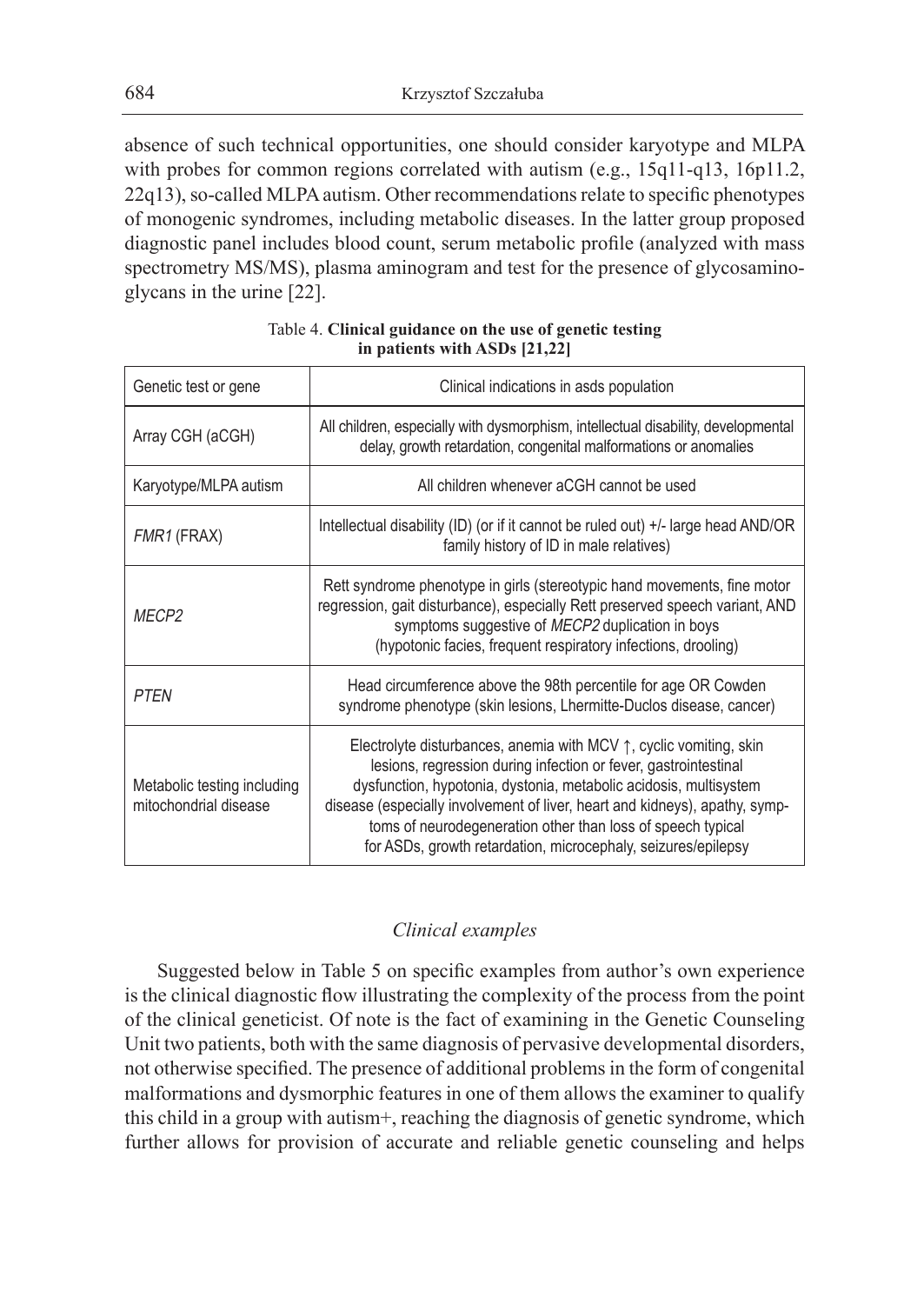formulate specific recommendations for care. In many cases though, especially in the youngest patients, with no genetic causation established, the most appropriate next step is further diagnostic outpatient observation following the preliminary assignment of the patient to one of the mentioned diagnostic groups.

| Diagnostic step | Clinical and pedigree data  | Example 1                         | Example 2                                                                           |
|-----------------|-----------------------------|-----------------------------------|-------------------------------------------------------------------------------------|
| 1               | Pedigree                    | irrelevant                        | irrelevant                                                                          |
| $\overline{2}$  | Psychomotor development     | delayed                           | delayed                                                                             |
| 3               | Physical development        | normal                            | normal                                                                              |
| 4               | Physical defects/anomalies  | none                              | hypodysplastic kidneys,<br>bilateral inguinal hernia                                |
| 5               | Dysmorphism                 | none                              | present                                                                             |
| 6               | Macro-/microcephaly         | none                              | none                                                                                |
| $\overline{7}$  | Seizure/epilepsy            | none                              | none                                                                                |
|                 | Diagnosis<br>and management |                                   |                                                                                     |
| 8               | Autism type                 | autism (essential)                | autism+ (complex)                                                                   |
| 9               | Genetic test                | karyotype/aCGH                    | karyotype/aCGH                                                                      |
| 10              | Diagnosis                   | none                              | syndromic<br>(Pallister-Killian syndrome)                                           |
| 11              | Management                  | further outpatient<br>observation | recommendations for care,<br>genetic counselling, further<br>outpatient observation |

Table 5. **Steps in the diagnostics of two 2-year-old boys sent to Genetic Clinic with the same diagnosis ICD10 F84.9, but significantly different clinical and pedigree data, final diagnosis and management (examples 1 and 2).**

# *Indications for clinical geneticist's consultation*

The role of clinical genetics specialist is to determine the genetic causes of autism spectrum disorder after detailed clinical assessment and the use of available diagnostic techniques, the formulation of practical recommendations for the therapeutic management and prevention of symptoms and complications of the disease, as well as provision of a reliable genetic counseling regarding the risk of recurrence of autism in the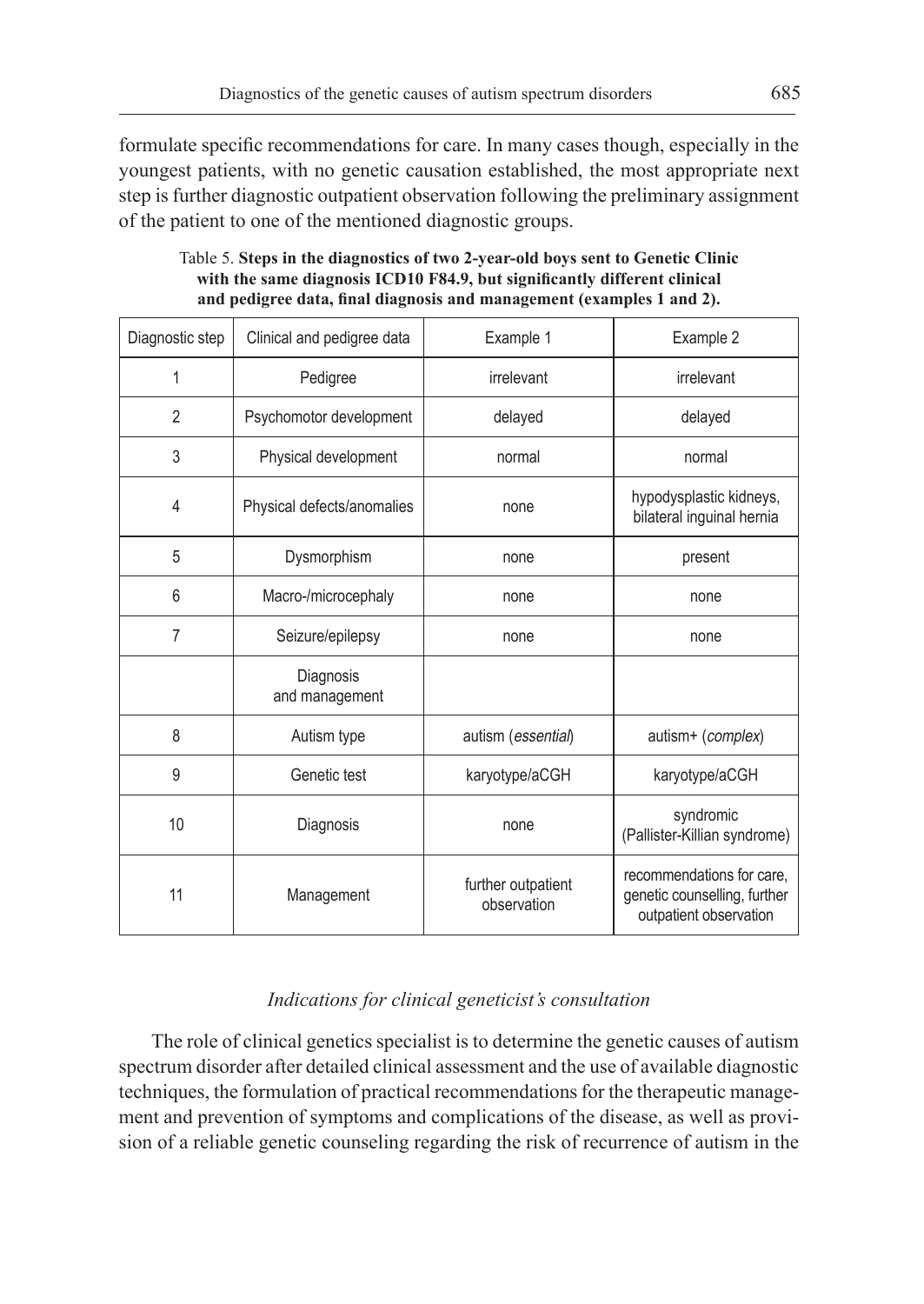family. Suggested indications for consultation with a specialist in clinical genetics should include cases of ASDs accompanied by:

- a. dysmorphism;
- b. intellectual disability/psychomotor development delay or whenever intellectual disability cannot be excluded;
- c. congenital defect/malformation or anomalies;
- d. large head> 3 SD or microcephaly>-3SD;
- e. family history of ASDs or neuropsychiatric disorders in first degree relatives (siblings, parents);
- f. any abnormal result of genetic testing;
- g. developmental regression.

Cited indications for specialist consultations reflect the results of clinical trials suggest that the more complex and the more severe the clinical picture of autism spectrum disorder the more likely it is to identify pathogenic changes (mutation or chromosomal aberration) (see Table 3).

#### **Conclusions**

Modern techniques of molecular and cytogenetic analysis have revolutionized the diagnostics of the causes of autism spectrum disorders. This applies particularly, but not exclusively, to those cases of autism that are accompanied by other clinical signs (i.e. complex phenotypes). The role of the specialist in clinical genetics is the clinical assessment of patients for the presence of the above phenotypic traits, selection of an appropriate genetic test and interpretation of its result. It is worth remembering that, not unusually, only the diagnostic reassessment of the developing child allows to formulate a specific diagnosis. Establishing clinical diagnosis and its molecular/ cytogenetic verification end the diagnostic process and allow for the development of optimal therapeutic treatment and provision of reliable advice on the risk of the recurrence of genetic condition in the family. This publication is one of the first such works in Polish describing the practical aspects of the diagnostics of the genetic causes of autism. In an era of personalized medicine, the parents of autistic children obtain access to modern genetic diagnostic techniques. Yet, it is the awareness and knowledge of these parents and medical specialists, including clinical geneticists, that allow for a proper management of the diagnostic process in order to maximize the chances of identifying the cause of the disease.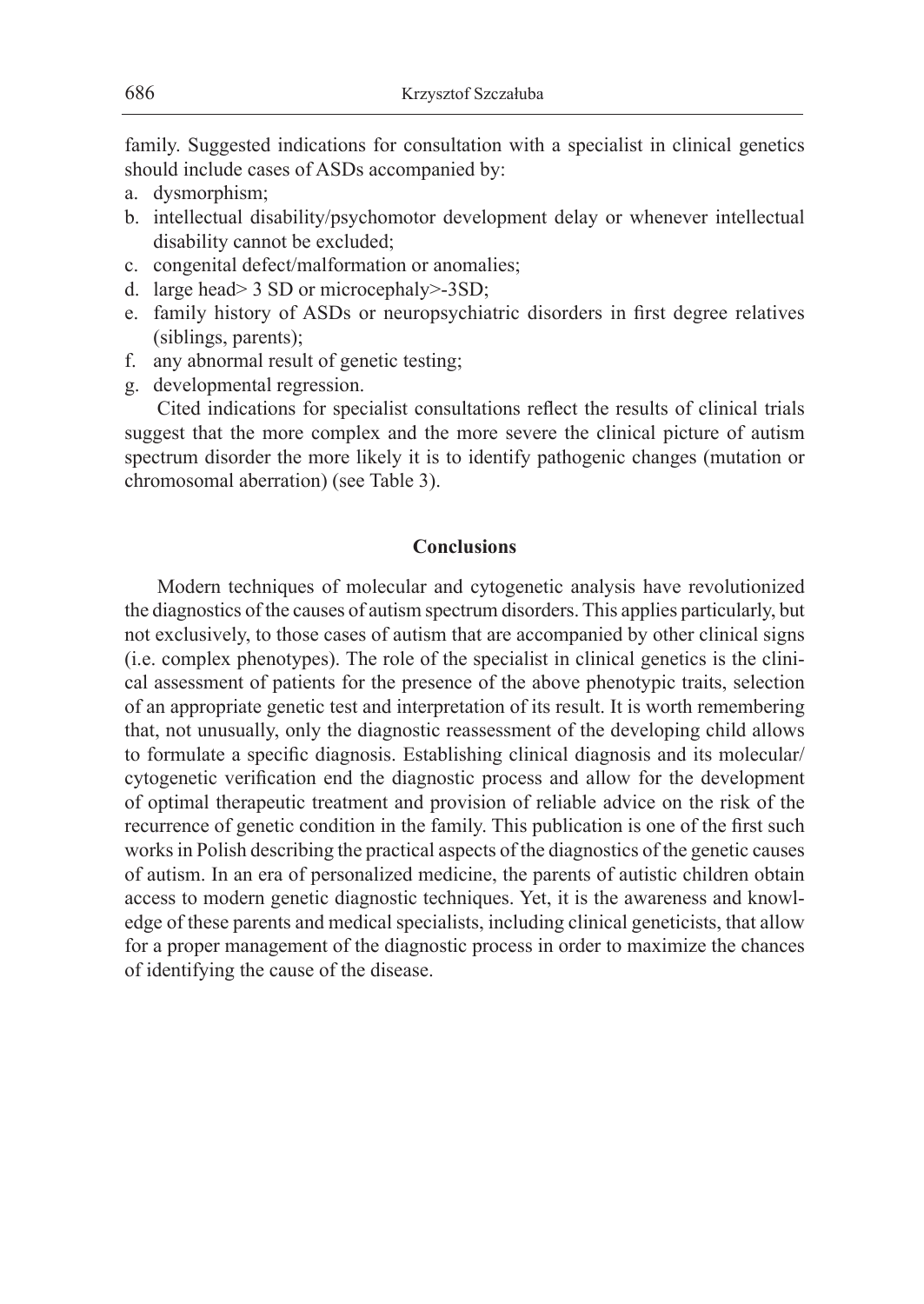#### **References**

- 1. *Autism spectrum disorder*. American Psychiatric Association; http://www.dsm5.org/Documents/ Autism%20Spectrum%20Disorder%20Fact%20Sheet.pdf [access: 16.07.2014].
- 2. Aitken KJ. Is *ASDs getting more common?* W: Aitken KJ. red. *An A-Z of genetic factors in autism*. London, Philadelphia: Jessica Kingsley Publishers; 2010. s. 45.
- 3. Elsabbagh M, Divan G, Koh YJ, Kim YS, Kauchali S, Marcín C. i wsp. *Global prevalence of autism and other pervasive developmental disorders*. Autism Res. 2012; 5(3): 160–179.
- 4. Fombonne E. *Epidemiological surveys of autism and other pervasive developmental disorders: an update*. J. Autism Dev. Disord. 2003; 33(4): 365–382.
- 5. Fundacja SYNAPSIS; http://www.synapsis.waw.pl/index.php/more-about-joomla/skala [dostęp: 18.10.2013].
- 6. Bailey A, Le Couteur A, Gortesman I, Bolton P, Simonoff E, Yuzda E. i wsp. *Autism as a strongly genetic disorder: evidence from a British twin study*. Psychol. Med. 1995; 25: 63–77.
- 7. Betancur C. *Etiological heterogeneity in autism spectrum disorders: more than 100 genetic and genomic disorders and still counting*. Brain Res. 2011; 1380: 42–77.
- 8. Gupta AR, State MW. *Recent advances in the genetics of autism*. Biol. Psychiatry 2007; 61: 429–437.
- 9. O'Roak BJ, State MW. *Autism genetics: strategies, challenges and opportunities*. Autism Res. 2008; 1: 4–17.
- 10. Pinto D, Pagnamenta AT, Klei L, Anney R, Merico D, Regan R. i wsp. *Functional impact of global rare copy number variation in autism spectrum disorders*. Nature 2010; 466: 368–372.
- 11. Harris SW, Hessi D, Goodlin-Jones B, Ferranti J, Bacalman S, Barbato I. i wsp. *Autism profiles of males with fragile X syndrome*. Am. J. Ment. Retard. 2008; 113: 427–438.
- 12. Goodlin-Jones BL, Tassone F, Gane LW, Hagerman RJ. *Autistic spectrum disorder and the fragile X premutation*. J. Dev. Behav. Pediatr. 2004; 25: 392–398.
- 13. Wiśniowiecka-Kowalnik B, Kastory-Bronowska M, Bartnik M, Derwińska K, Dymczak-Domini In, Szumbarska D. i wsp. *Application of custom-designed oligonucleotide array CGH in 145 patients with autistic spectrum disorders*. Eur. J. Hum. Genet. 2013; 21(6): 620–625.
- 14. Jacquemont ML, Sanlaville D, Redon R, Raoul O, Cormier-Daire V, Lyonnet S. i wsp. *Array-based comparatice genomic hybridisation identifies high frequency of cryptic chromosomal rearrangements in patients with syndromic autism spectrum disorders*. J. Med. Genet. 2006; 43: 843–849.
- 15. O'Roak BJ, Deriziotis P, Lee C, Vives L, Schwartz JJ, Girirajan S. i wsp. *Exome sequencing in sporadic autism spectrum disorders identifies severe de novo mutations*. Nat. Genet. 2011; 43: 585–589.
- 16. Kooy RF, Van der Aa N, Vandeweyer G, Reyniers E, Rooms L. *Genetic overlaps in mental retardation, autism and schizophrenia*. W: Knight SJL. red. *Genetics of mental retardation: an overview encompassing learning disability and intellectual disability*. Oxford: Karger; 2010. s. 126–136.
- 17. Miles JH. *Autism spectrum disorders a genetics review*. Genet. Med. 2011; 13: 278–294.
- 18. Simonoff E. *Genetic counseling in autism and pervasive developmental disorders*. J. Autism Dev. Disord. 1998; 28: 447–456.